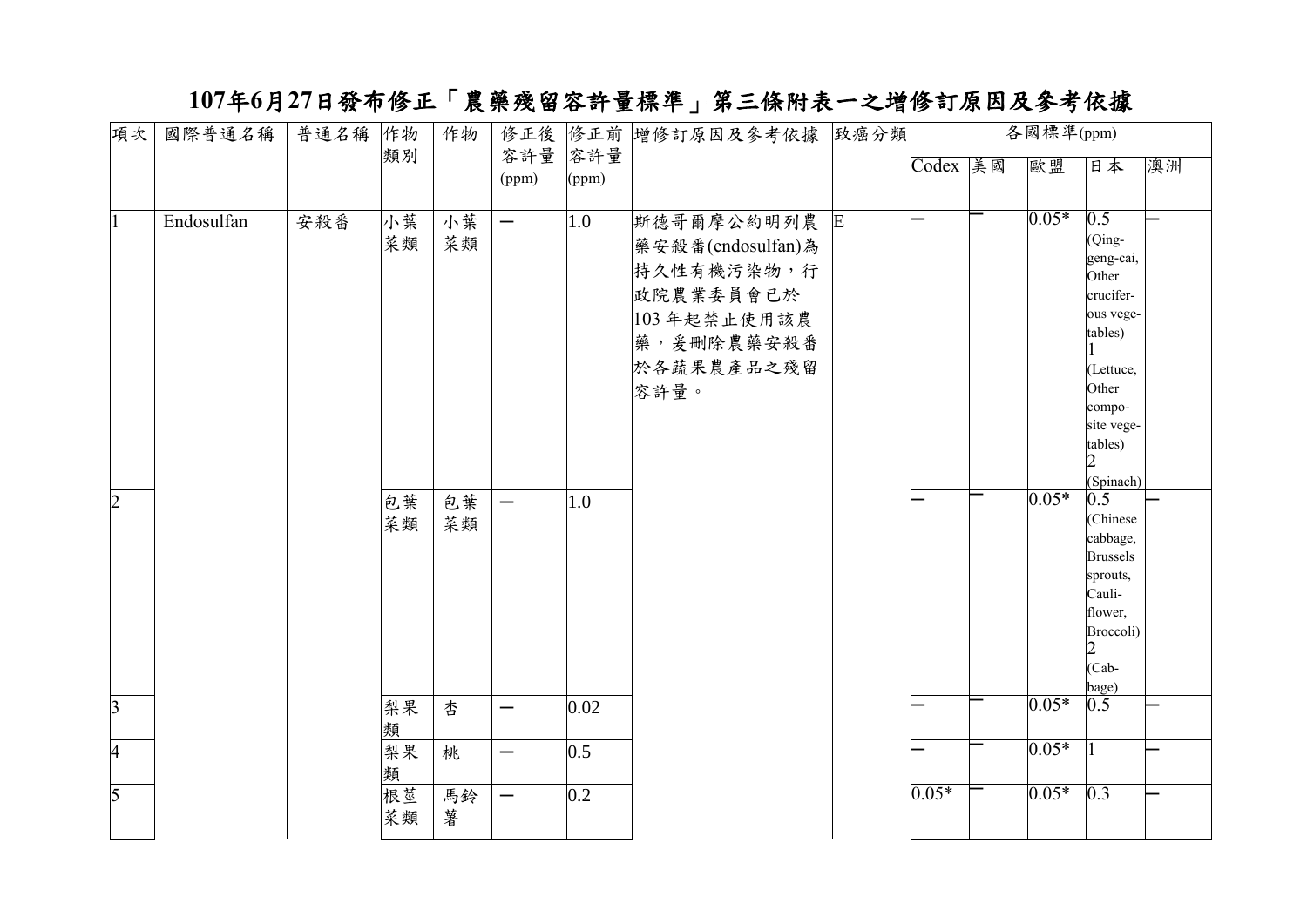| $\overline{6}$ |          |     | 乾豆<br>類          | 乾豆<br>類              | $\overline{\phantom{0}}$ | 0.5  |                                         |              | $1$ (soy<br>bean<br>(dry))                             | $0.05*$                                               | (Beans,<br>dried)                    |                                                                       |
|----------------|----------|-----|------------------|----------------------|--------------------------|------|-----------------------------------------|--------------|--------------------------------------------------------|-------------------------------------------------------|--------------------------------------|-----------------------------------------------------------------------|
| $\overline{7}$ |          |     | 梨果<br>類          | 梅                    | —                        | 0.5  |                                         |              |                                                        | $0.05*$                                               | 0.5<br>(Mume<br>plum)                |                                                                       |
| $\overline{8}$ |          |     | 梨果<br>類          | 梨                    | —                        | 0.5  |                                         |              |                                                        | $0.05*$                                               |                                      |                                                                       |
| $\overline{9}$ |          |     | 豆菜<br>類          | 萊豆                   | $\overline{\phantom{0}}$ | 0.2  |                                         |              |                                                        | $0.05*$                                               | 0.5<br>(Peas)                        |                                                                       |
| $ 10\rangle$   |          |     | 豆菜<br>類          | 菜豆                   | $\overline{\phantom{0}}$ | 0.2  |                                         |              |                                                        | $0.05*$                                               | 0.5<br>(Peas)                        |                                                                       |
| 11             |          |     | 小漿<br>果類         | 葡萄                   | $\overline{\phantom{0}}$ | 0.4  |                                         |              |                                                        | $0.05*$                                               |                                      |                                                                       |
| 12             |          |     | 梨果<br>類          | 蘋果                   | $\overline{\phantom{0}}$ | 0.5  |                                         |              |                                                        | $0.05*$                                               |                                      |                                                                       |
| 13             |          |     | 梨果<br>類          | 櫻桃                   | —                        | 0.5  |                                         |              |                                                        | $0.05*$                                               |                                      |                                                                       |
| 14             |          |     | 其他<br>(蔬果<br>類)* | 其他<br>(蔬<br>果<br>類)* | $\overline{\phantom{0}}$ | 0.01 |                                         |              |                                                        |                                                       |                                      |                                                                       |
| 15             |          |     | 其他<br>(穀<br>類)*  | 其他<br>(穀<br>類)*      | $\overline{\phantom{0}}$ | 0.04 |                                         |              |                                                        |                                                       |                                      |                                                                       |
| 16             |          |     | 其他<br>(茶<br>類)*  | 其他<br>(茶<br>類)*      | —                        | 0.1  |                                         |              |                                                        |                                                       |                                      |                                                                       |
| 17             | Fipronil | 芬普尼 | 包葉<br>菜類         | 包葉<br>菜類             | $0.001*$<br>(定量<br>極限)   | 0.03 | 行政院農業委員會於<br>104年1月20日公告自<br>105年1月1日刪除 | $\mathsf{C}$ | 0.02<br>(Cabbages,<br>Head;Flow<br>erhead<br>brassicas | 0.01<br>(Flowering (Chinese<br>brassica:<br>Broccoli, | $\overline{0.1}$<br>cabbage)<br>0.03 | 0.05T<br>(Brassica<br>(cole or<br>(cole or<br>cabbage)<br>vegetables, |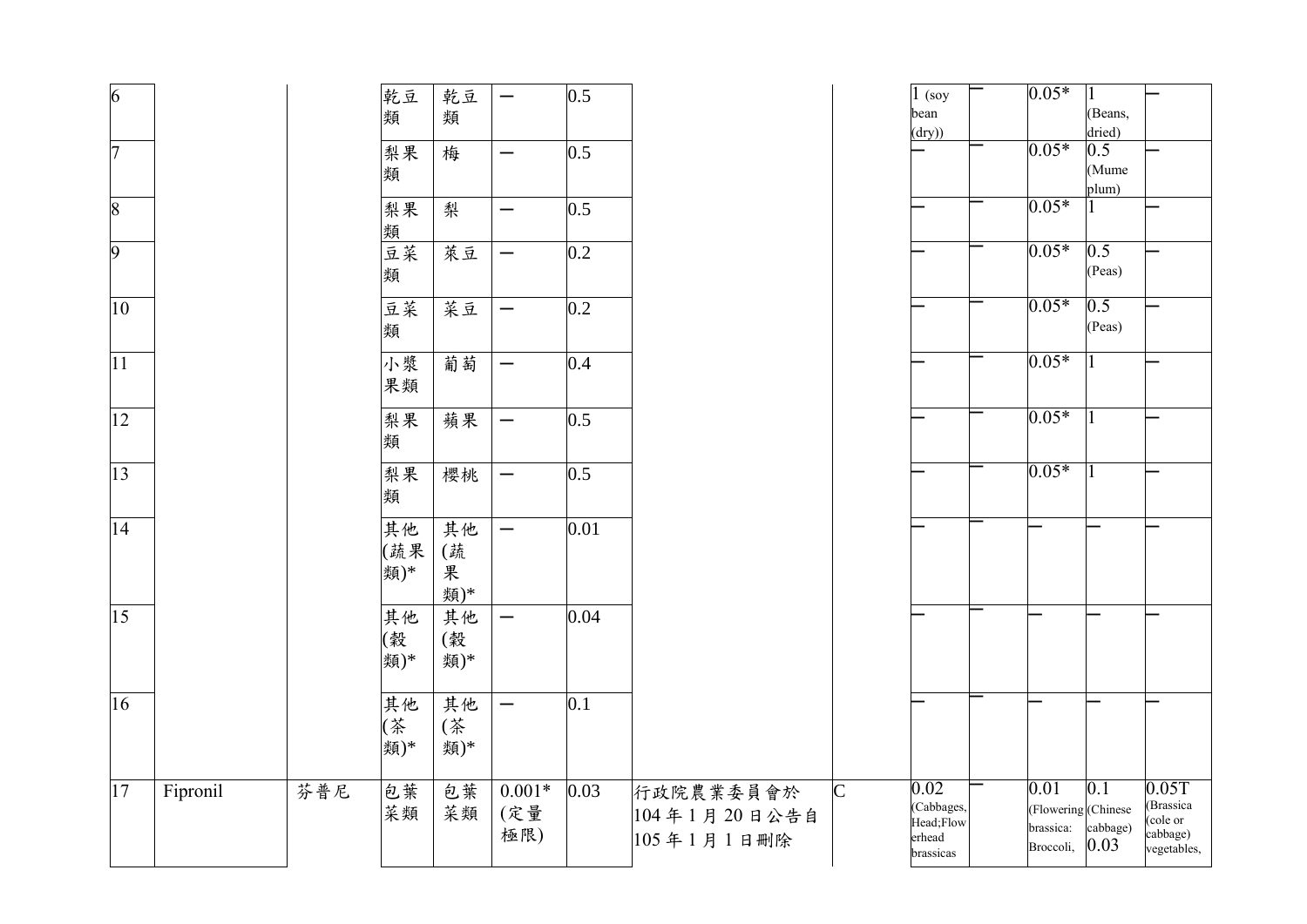| 18              |  | 核果<br>類 | 芒果      | $0.001*$<br>(定量<br>極限) | $0.01\,$ | 4.95%芬普尼水懸劑之使<br>用方法及其範圍,包含<br>紅豆、包葉菜類、茄<br>子、小黄瓜及芒果等,<br>並於106年9月6日公<br>告 4.95%芬普尼水懸劑<br>為禁用農藥,自即日起<br>禁止加工、輸入、分<br>裝、販賣及使用。為降<br>低國人攝食風險,擬刪<br>除芬普尼在紅豆、包葉<br>菜類、茄子、小黄瓜及 | <i>(includes)</i><br>Broccoli:<br>Broccoli,<br>Chinese<br>and Cauli-<br>flower)) | Cauliflow- (Cabbage,<br>ers and<br>others;<br><b>Brussels</b><br>sprouts)<br>$0.005*$ | Broccoli)<br>0.02<br>(Cauli-<br>flower) | head cab-<br>bages, flow-<br>erhead bras-<br>sicas, tem-<br>porary)<br>$0.01*T$<br>(Assorted<br>tropical and<br>sub-tropical<br>$fruit - ined -$<br>ible peel<br>[except]<br>banana;<br>custard<br>apple],<br>temporary) |
|-----------------|--|---------|---------|------------------------|----------|---------------------------------------------------------------------------------------------------------------------------------------------------------------------------|----------------------------------------------------------------------------------|---------------------------------------------------------------------------------------|-----------------------------------------|--------------------------------------------------------------------------------------------------------------------------------------------------------------------------------------------------------------------------|
| 19              |  | 瓜菜<br>類 | 小黄<br>瓜 | $0.001*$<br>(定量<br>極限) | 0.01     | 芒果之殘留容許量。                                                                                                                                                                 |                                                                                  | $0.005*$                                                                              |                                         |                                                                                                                                                                                                                          |
| 20              |  | 果菜<br>類 | 茄子      | $0.001*$<br>(定量<br>極限) | 0.03     |                                                                                                                                                                           |                                                                                  | $0.005*$                                                                              |                                         |                                                                                                                                                                                                                          |
| $\overline{21}$ |  | 乾豆<br>類 | 紅豆      | $0.001*$<br>(定量<br>極限) | 0.002    |                                                                                                                                                                           |                                                                                  | $0.005*$                                                                              |                                         |                                                                                                                                                                                                                          |

一、致癌性說明:

1. 農藥具潛在致腫瘤毒性等級分類如下表:

| USEPA(1986)                                      | USEPA(2005)                                   | 中文             |
|--------------------------------------------------|-----------------------------------------------|----------------|
| A Carcinogenic to Humans                         | <b>Carcinogenic to Humans</b>                 | 確定對人類致腫瘤性      |
| <b>B</b> (B1/B2) Probably Carcinogenic to Humans | Likely to Be Carcinogenic to Humans           | 極可能對人類具致腫瘤性    |
| C Possibly Carcinogenic to Humans                | Suggestive Evidence of Carcinogenic Potential | 可能對人類具致腫瘤性     |
| <b>D</b> Not Classifiable as to Human            | Inadequate Information to Assess Carcinogenic | 無可歸類為與人類具致腫瘤有關 |
| Carcinogenicity                                  | Potential                                     |                |
| E Evidence of Noncarcinogenicity for Humans      | Not Likely to Be Carcinogenic to Humans       | 對人類無具致腫瘤證據     |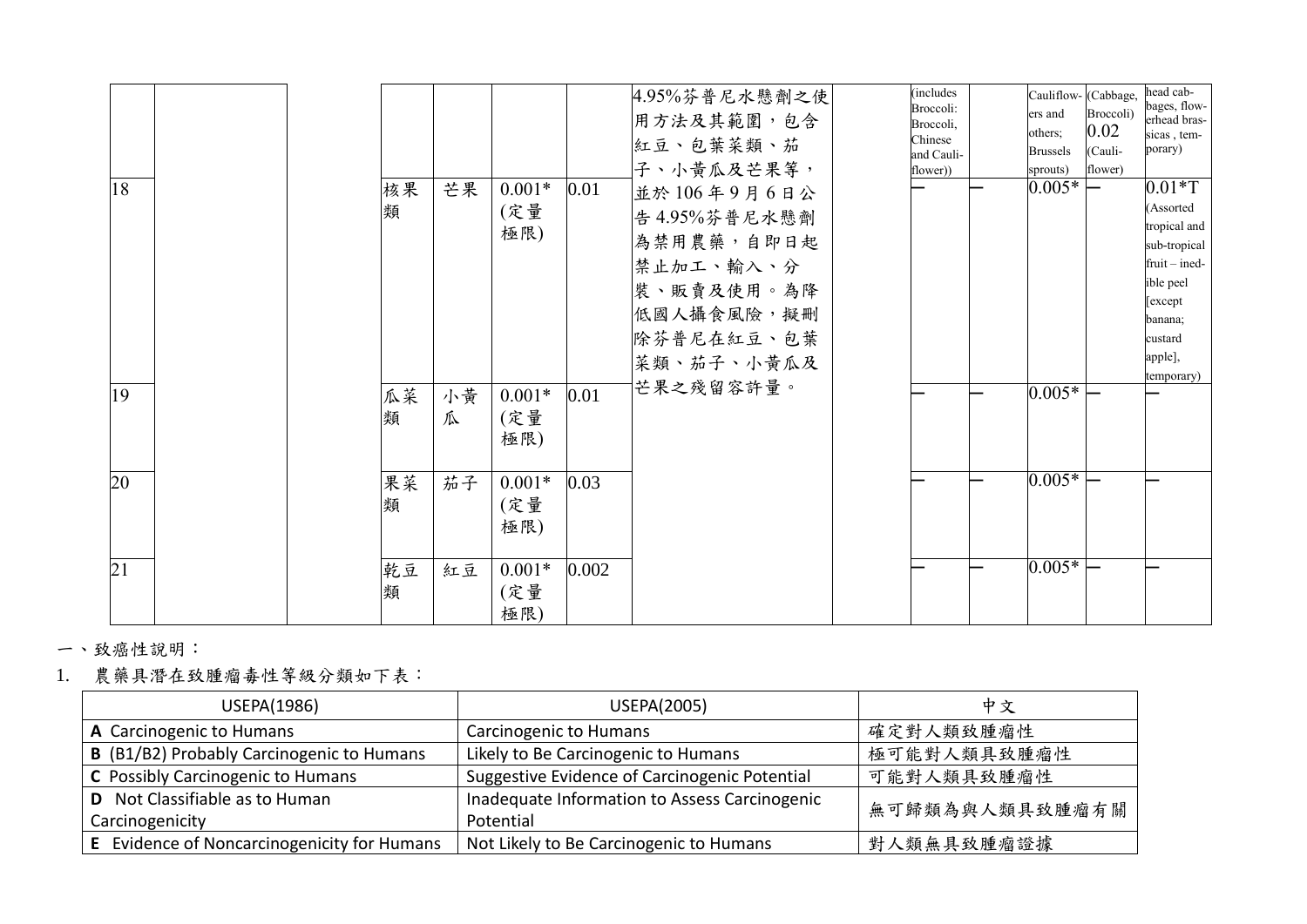- 二、容許量加註\*係指公告檢驗方法之定量限量,不代表可使用農藥之作物範圍,如有修正檢驗方法,依最新公告者為準。
- 三、各國標準隨時變更,仍以各國最新公布資訊為準。歐盟及日本未訂定容許量或依照檢驗方法之定量極限者,適用單一基準0.01 ppm。
	- (1) CODEX:**<http://www.fao.org/fao-who-codexalimentarius/standards/pestres/en/>**
	- (2) 美國:**<http://www.ecfr.gov/cgi-bin/text-idx?SID=a14bbae27989006b4e2af422374837f9&mc=true&node=pt40.24.180&rgn=div5>**
	- (3) 歐盟:**[http://ec.europa.eu/food/plant/pesticides\\_en](http://ec.europa.eu/food/plant/pesticides_en)**
	- (4) 日本:**[http://www.mhlw.go.jp/stf/seisakunitsuite/bunya/kenkou\\_iryou/shokuhin/zanryu/index.html](http://www.mhlw.go.jp/stf/seisakunitsuite/bunya/kenkou_iryou/shokuhin/zanryu/index.html)**
	- (5) 澳洲:**<http://www.foodstandards.gov.au/code/Pages/default.aspx>**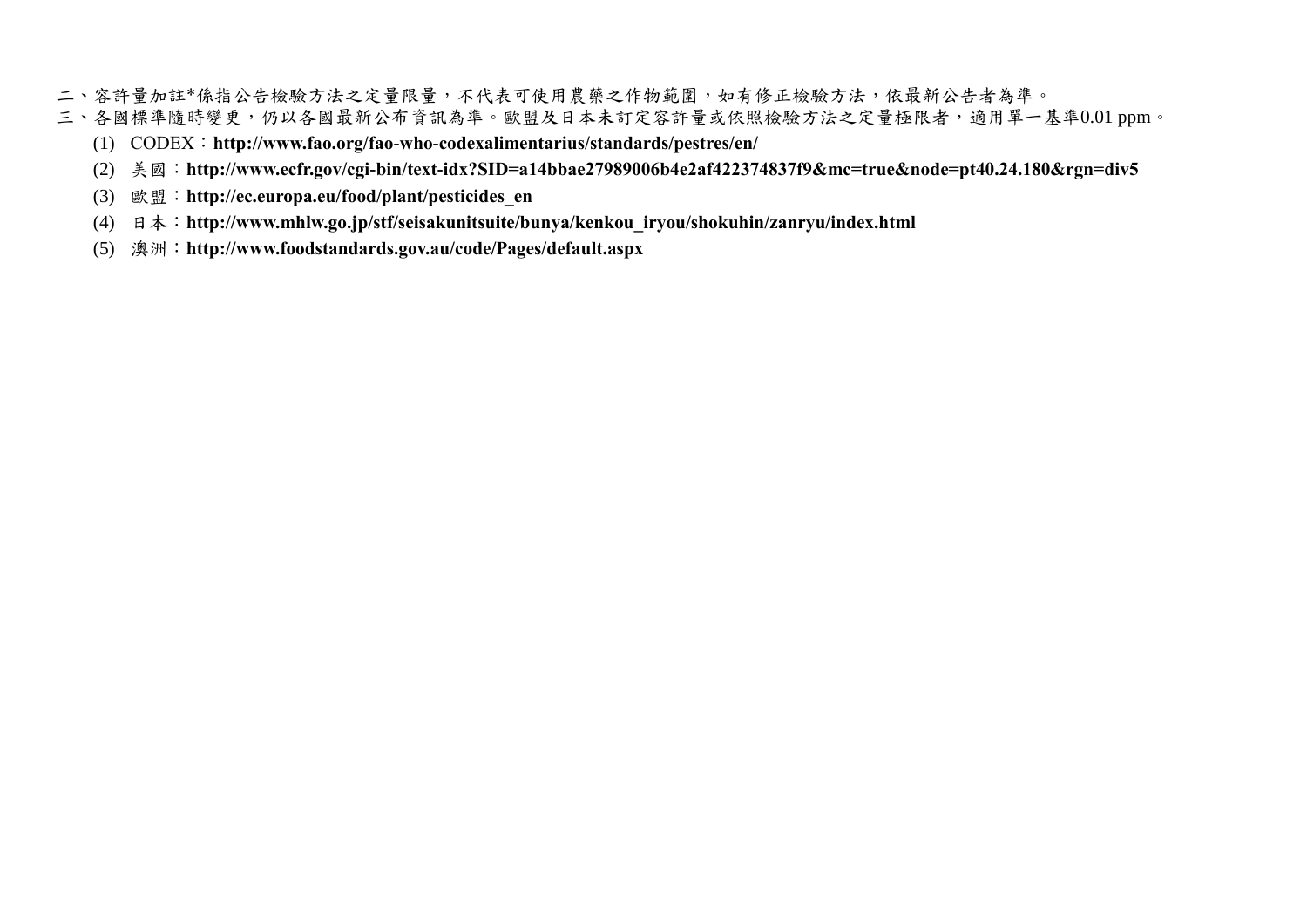## **107**年**6**月**27**日發布修正「動物產品中農藥殘留容許量標準」第三條之增修訂原因及參考依據

| 項次             | 國際普通名稱     | 普通名稱 | 動物 | 殘留 | 修正後          |              | 修正前 增修訂原因及參考依據                                                                                                                                                                            | 致癌分類 |                   |      | 各國標準(ppm)    |       |      |
|----------------|------------|------|----|----|--------------|--------------|-------------------------------------------------------------------------------------------------------------------------------------------------------------------------------------------|------|-------------------|------|--------------|-------|------|
|                |            |      | 名稱 | 部位 | 容許量<br>(ppm) | 容許量<br>(ppm) |                                                                                                                                                                                           |      | Codex 美國          |      | 歐盟           | 日本    | 澳洲   |
|                | Endosulfan | 安殺番  | 畜  | 肌肉 | —            | 肪<br>準)      | 0.1 (脂断德哥爾摩公約明列農藥安 E<br>基 殺 番 (endosulfan)為持久性有<br>機污染物,行政院農業委員<br>會已於103年起禁止使用該                                                                                                          |      | $\overline{0.2}$  |      | $0.05*$      | 0.1   |      |
| $\overline{2}$ |            |      |    | 乳  |              | 0.004        | 農藥, 爰刪除農藥安殺番於<br>動物源產品之殘留容許量。                                                                                                                                                             |      | $\overline{0.01}$ |      | $0.05*$      | 0.004 |      |
| 3              | Fipronil   | 芬普尼  | 禽  | 蛋  | 0.01         | l出           | 不得檢依據行政院農業委員會農業IC<br> 藥物毒物試驗所提供評估報<br> 告,家禽食用含芬普尼之飼<br>料作物後,可能導致禽蛋中<br>含有芬普尼殘留,依據國際<br>間動物產品中農藥殘留之評<br>估指引,估算我國家禽動物<br>之飼料攝食負擔及蛋類產品<br>之最大殘留情形,建議訂定<br>芬普尼於家禽蛋類容許量為<br>$0.01$ ppm $\circ$ |      | 0.02              | 0.03 | $0.005*0.02$ |       | 0.02 |

一、致癌性說明:

2. 農藥具潛在致腫瘤毒性等級分類如下表:

| USEPA(1986)                                      | USEPA(2005)                                   | 中文             |
|--------------------------------------------------|-----------------------------------------------|----------------|
| A Carcinogenic to Humans                         | Carcinogenic to Humans                        | 確定對人類致腫瘤性      |
| <b>B</b> (B1/B2) Probably Carcinogenic to Humans | Likely to Be Carcinogenic to Humans           | 極可能對人類具致腫瘤性    |
| C Possibly Carcinogenic to Humans                | Suggestive Evidence of Carcinogenic Potential | 可能對人類具致腫瘤性     |
| <b>D</b> Not Classifiable as to Human            | Inadequate Information to Assess Carcinogenic | 無可歸類為與人類具致腫瘤有關 |